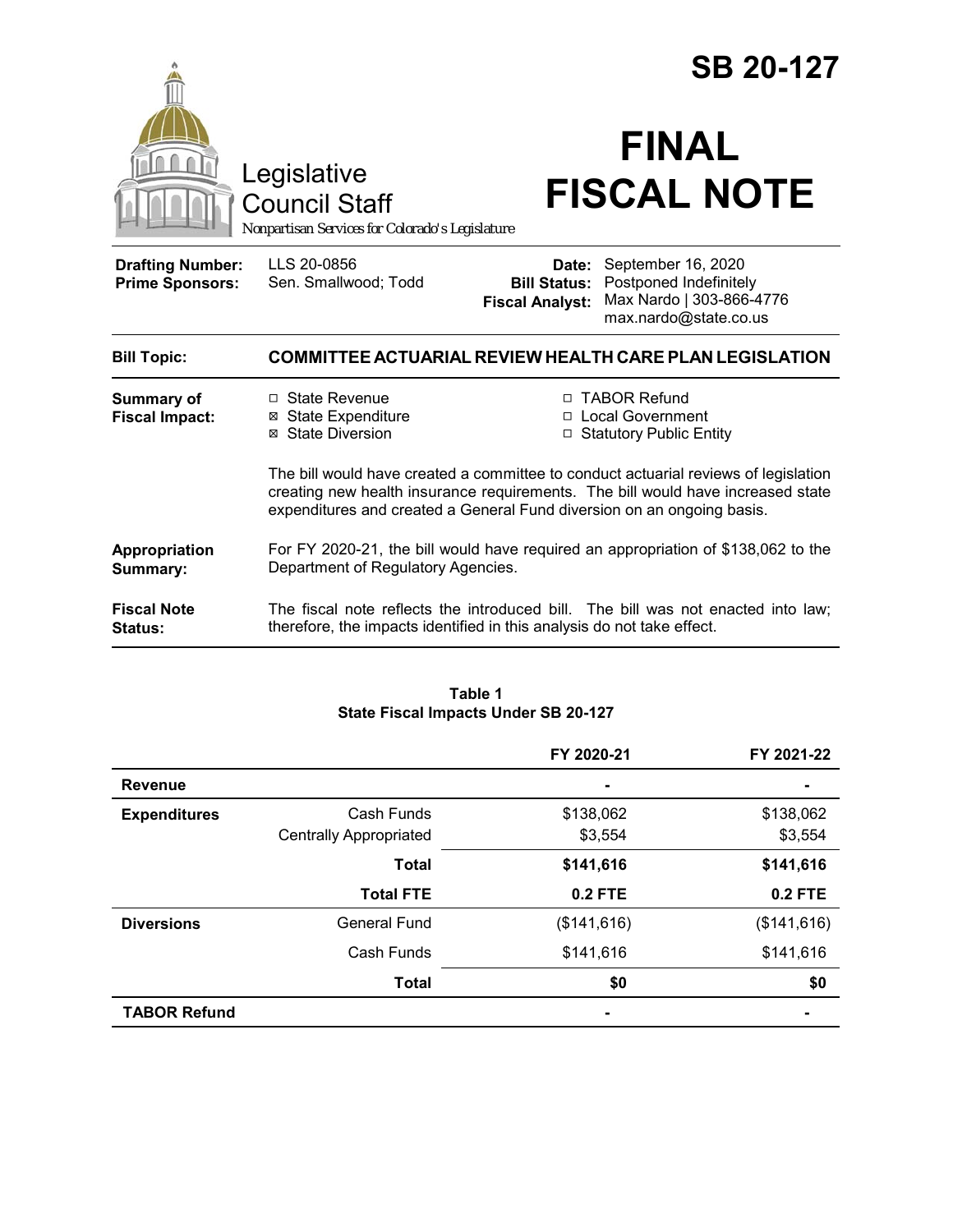September 16, 2020

# **Summary of Legislation**

The bill creates the Health Benefit Plan Design Review Committee in the Division of Insurance (DOI) in the Department of Regulatory Agencies (DORA). The purpose of the committee is to review introduced legislation that imposes new requirements or modifies existing requirements for health insurance plans and assess the costs and benefits of proposed changes. Specifically, the committee must conduct an actuarial review to estimate the effects of legislation for the five years following the enactment of the legislation, including:

- the number of Colorado residents affected:
- the changes in utilization of any health care services;
- changes to consumer costs;
- financial impact to state employee insurance;
- financial impact to Medicaid; and
- financial impact to employers, delineated by the size of the employer, as specified in the bill.

The committee is made up of two members of the General Assembly and seven appointees of the Governor, as specified in the bill. The committee must meet as often as necessary to complete its duties, and at the request of the Speaker of the House or Representatives or President of the Senate. Impacts must be communicated in dollar amounts and, if applicable, any impacts on premiums are to be communicated in terms of per-member, per-month changes. The committee is authorized to receive gifts, grants, and donations.

The DOI is required to assist the committee in carrying out its duties. In addition, the DOI is required to seek input from the committee regarding the fiscal analysis of any proposed legislation containing a mandated health insurance benefit.

## **State Revenue**

State revenue will increase to the extent that DORA receives gifts, grants, and donations to support the work of the committee. The fiscal note has not identified any sources of such revenue. Revenue from gifts, grants, and donations is not subject to state limits under TABOR.

## **State Diversions**

The bill diverts an estimated \$141,616 from the General Fund to the DOI Cash Fund in FY 2020-21 and future years for staff in DORA and actuarial analysis contractors. This revenue diversion occurs because the bill increases costs in the Division of Insurance in DORA, which is funded with premium tax revenue that would otherwise be credited to the General Fund.

## **State Expenditures**

The bill will increase state expenditures in DORA by an estimated \$141,616 in FY 2020-21 and future years from the DOI Cash Fund. These costs are shown in Table 2 and described below.